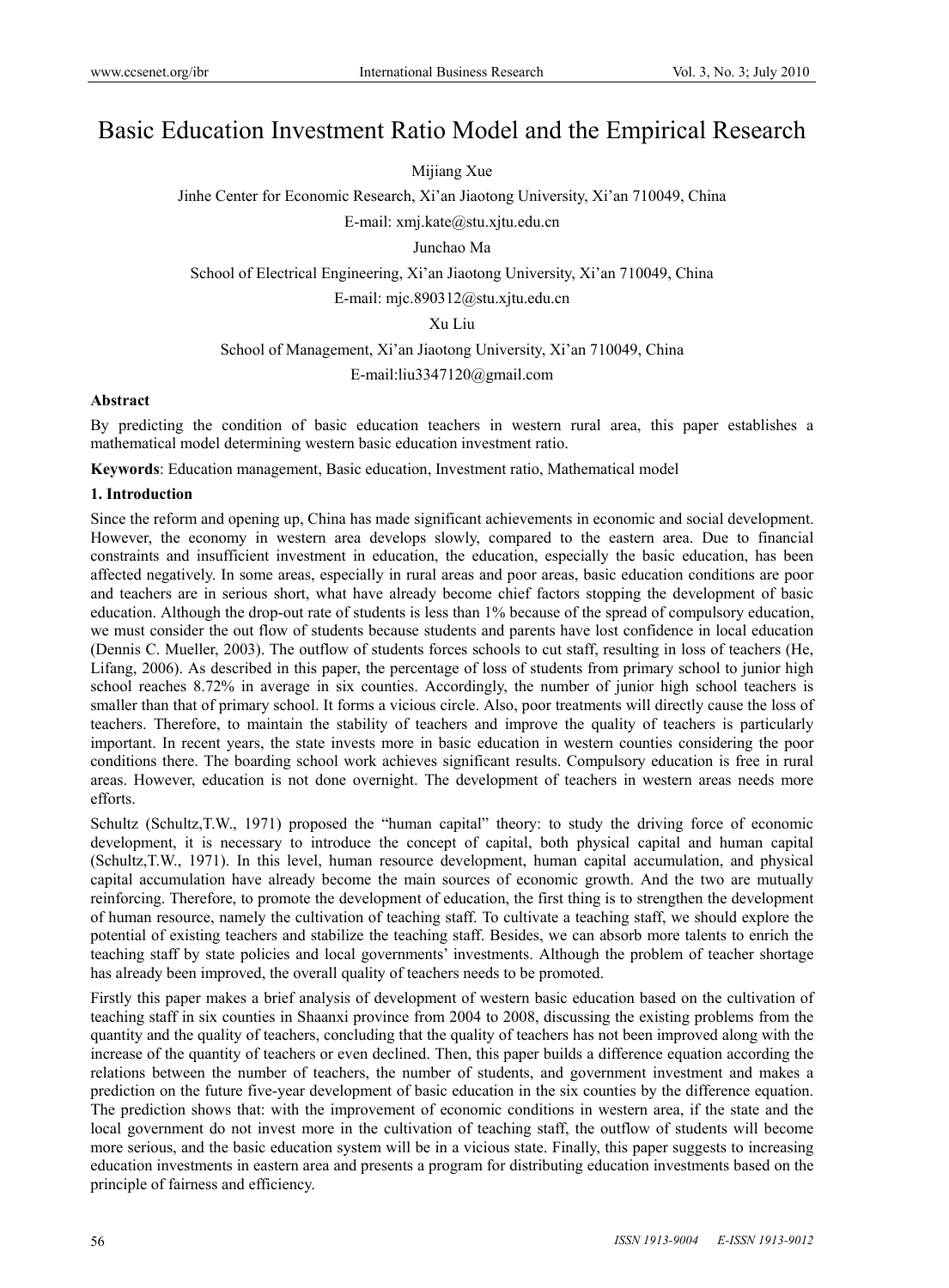Most papers on the construction of western teaching staff are qualitative analyses based on few data. For example, Kongzhen Li and Li Zhang, in *Regional Education Development Strategy and Western Education Policy in Perspective of Experts,* analyze problems in constructing western teaching staff by questionnaire. Rui Zhang, in *The Public Policies in Collocating Western Education Resource in Transitional Period: Government, Market and Education*, makes a qualitative analysis of state investments in perspective of the simultaneous development of economy and education. Huaxiang Gu, in A Study *On the Development of Western Education and the Countermeasures*, probes into the shortcomings of western education by comparing the east and the west. Hailan Pan, in *An Analysis On the Development of Western Education and the Countermeasures*, analyzes the necessity of state investment by discussing the impacts of the overall quality of teachers on the Great West Exploration Program. Wenli Wang, in The Problems in l Compulsory Education in Western Poor Rural Areas and the Sollutions, points out the distance between China's investments in western education and developed countries' investments in education, by means of comparisons, emphasizing the importance of increasing investments. Weidong Wen, in *Suggestions on Funding for Western Rural Compulsory Education*, focuses on local governments' unfair distribution of investments in education. Generally speaking, few articles adopt mathematical model to analyze the construction of teaching staff in western counties and seldom present ways for the distribution of state investments based on data and mathematical model. That is the value of this paper.

# **2. Predict the development of basic education teachers in rural areas**

We use the students – teacher ratio to analyze the size changes of basic education teachers in western area.

Students --- teacher ratio  $(st_{ij}^{(k)})$  = the number of students in school / the number of teachers in school

Here are the size changes of teaching staff in six counties in Shaanxi province from 2004 to 2008.

# Insert Figure 1 Here

According to Figure 1, the development of Great West Exploration Program, China's more investments in western education, and the carry-out of teachers' promotion policy in western area have absorb lots of young teachers dedicating to western education. It basically solves the problem of more children and less teachers in western area.

The quality of teachers is mainly reflected by teachers' age structure and professional title structure. Next, we will respectively discuss teachers' age structure and professional title structure.

#### *2.1 Age structure*

Age structure is mainly used to value the aging issue of teacher staff. We use the proportion of key teachers, namely the proportion of teachers aging from 30 to 45 to total teachers in one year, as the index. Here we calculate the figure out the proportions of key teachers in primary schools, junior high schools, and senior high schools in different counties (take Qingjian County and Shanyang County as examples)

#### Insert Figure 2 Here

According to Figure 2, along with changes of time, proportions of key teachers in the two counties do not change significantly. It indicates that the aging issue of teaching staff does not arouse necessary attentions for a long time.

#### *2.2 Professional title structure*

China has established the lowest proportion of middle and senior teachers. Here we use the proportion of middle and senior teachers to value the professional title structure. The higher the proportion is, the higher the quality is. And the teaching quality is higher accordingly. Now we define the proportions of middle and senior teachers at different education levels.

#### Primary school

Proportion of middle and senior teachers = number of teachers with senior titles + number of teachers with middle titles / number of teachers in primary schools

## Junior and senior school

Proportion of middle and senior teachers  $=$  number of teachers with senior titles  $+$  number of teachers with middle titles / number of teachers in junior high schools and senior high schools

According to files from the Education Department of Shaanxi Provincial Government, we know the requirement for teachers' professional title structure: the proportion of middle and senior teachers should be higher than 60% (Education Department of Shaanxi Provincial Government, 2004). By calculation, we get the average proportion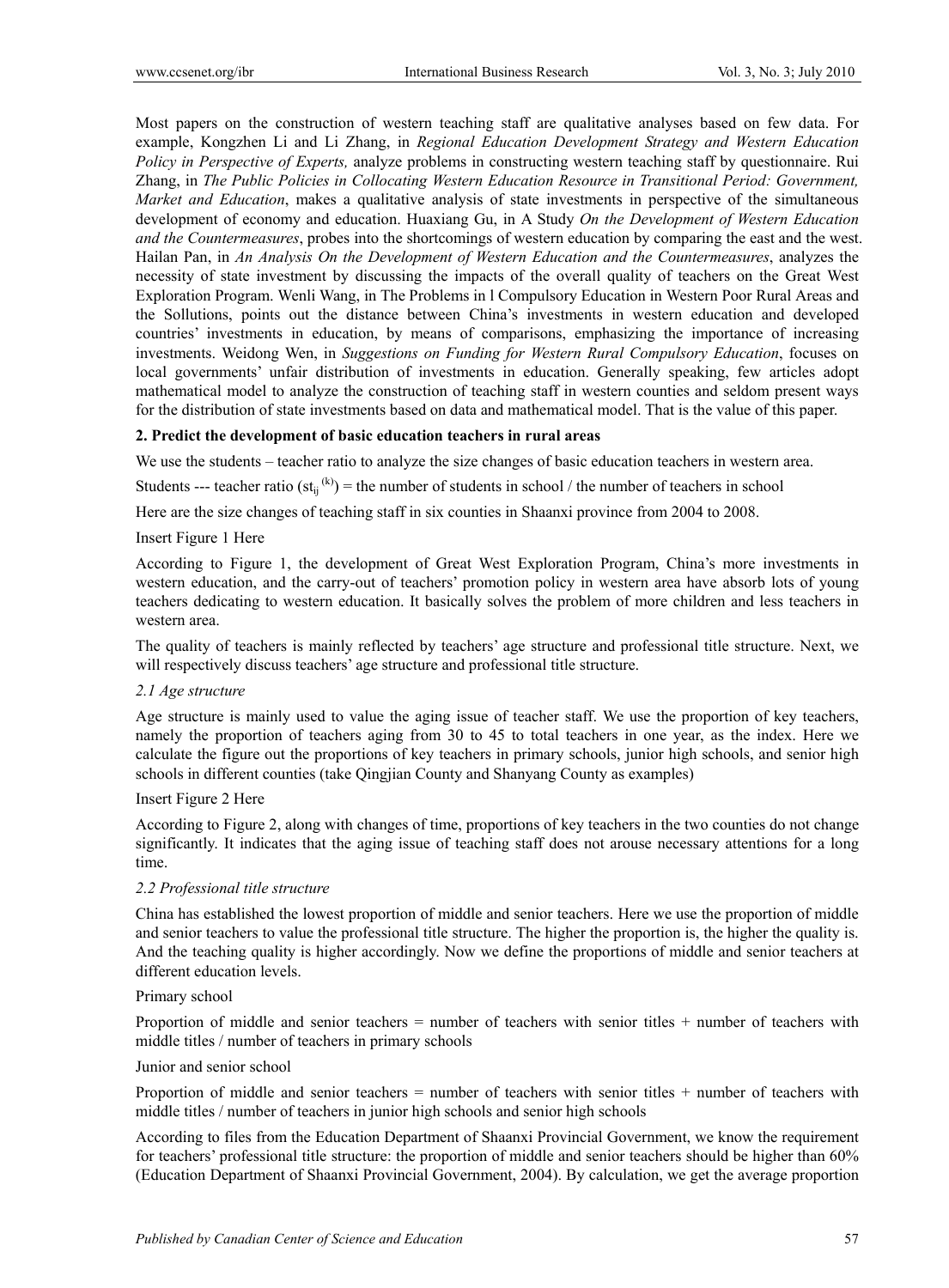of middle and senior teachers in the two counties (take Qingjian County and Shanyang County for examples) from 2004 to 2008.

# Insert Figure 3 Here

According to Figure 3, the professional title structures in the two counties do not change a lot. Similar to the age structure, it does not arouse sufficient emphasis. Although China's support policies absorb lots of talents rushing into the west, which increases the number of teachers to a great degree, the quality does not improve significantly.

Based on problem analysis and correlation analysis by SPSS, we find that the most significant factor impacting the number of teachers is the number of students. The two is a 0.994 positive correlation. Meanwhile, the number of teachers, professional title structure, and age structure are inevitably under the influences of government's investments. Surely, the number of teachers, professional title structure, and age structure can affect the number of students in adverse. Therefore, we build a differential equation on the number of students and the number of teachers.

$$
s_{ij}^{(k)} - s_{i(j-1)}^{(k)} = \mu_{i1}^{(k)} \bullet \left(s t_{i(j-1)}^{(k)} - S T^{(k)}\right) + \mu_{i2}^{(k)} \bullet (co_{i(j-1)}^{(k)} - C O^{(k)}) + \mu_{i3}^{(k)} \bullet \left(m h_{i(j-1)}^{(k)} - M H^{(k)}\right) + r_i^{(k)} \quad (1)
$$
  

$$
t_{ij}^{(k)} - t_{i(j-1)}^{(k)} = \nu_1^{(k)} \left(\alpha_i^{(k)} \bullet \frac{M_{i(j-1)}^{(k)}}{s_{i(j-1)}^{(k)}} \bullet s t_{i(j-1)}^{(k)} - M_j^{(k)}\right) + \nu_2^{(k)} \left(s t_{i(j-1)}^{(k)} - S T\right) + \delta_i^{(k)} \quad (2)
$$

$$
st_{ij}^{(k)} = \frac{s_{ij}^{(k)}}{t_{ij}^{(k)}}
$$
(3)

$$
co_{ij}^{(k)} - co_{i(j-1)}^{(k)} = \left[ \alpha_i^{(k)} \bullet \frac{M_{i(j-1)}^{(k)}}{s_{i(j-1)}^k} \bullet st_{i(j-1)}^{(k)} - M_j^{(k)} \right] \bullet \beta_1^{(k)} + \left(st_{i(j-1)}^{(k)} - ST \right) \bullet \beta_2^{(k)}
$$
(4)

$$
mh_{ij}^{(k)} - mh_{i(j-1)}^{(k)} = \left[\alpha_i^{(k)} \bullet \frac{M_{i(j-1)}^{(k)}}{s_{i(j-1)}^k} \bullet st_{i(j-1)}^{(k)} - M_j^{(k)}\right] \bullet \xi_1^{(k)} + \left(st_{i(j-1)}^{(k)} - ST\right) \bullet \xi_2^{(k)} \tag{5}
$$

In the equation group,  $s_{ij}^{(k)}$  and  $t_{ij}^{(k)}$  respectively stands for the number of students and teachers in county *i* in the year *j* at the *k* education level.  $st_{ij}^{(k)}$ ,  $co_{ij}^{(k)}$ ,  $mh_{ij}^{(k)}$  and  $M_{ij}^{(k)}$  respectively stands for the students – teacher ratio, the proportion of key teachers, the proportion of teachers with middle and senior titles, and the government investments in county *i* in the year *j* at the *k* education level.  $ST^{(k)}$ ,  $CO^{(k)}$ ,  $MH^{(k)}$  respectively stands for the widely-accepted students – teacher ratio, the proportion of key teachers, and the proportion of teachers with middle and senior titles.  $M_j^{(k)}$  refers to the social average salary at the *k* education level.

In the equation (1),  $\mu_1^{(k)}$  $\mu_\text{l}^{(k)}$  ,  $\mu_\text{2}^{(k)}$  $\mu_2^{(k)}, \mu_3^{(k)}$  $\mu_{i}^{(k)}$  respectively stands for students and parents' attitudes toward the students – teacher ratio, the proportion of key teachers, and proportion of teachers with middle and senior titles in county  $i$  at the  $k$  education level. As the three indexes above are lower than social standard, the number of students will be decreasing.  $\gamma_i^{(k)}$  is the natural growth of students at the *k* education level. Because the population of western area is rising, this index is positive.

In the equation (2),  $\alpha^{(k)} \bullet \frac{m \cdot i(j-1)}{j!}$  $(k)$  $_{(j-1)}$  $(j-1)$ 1)  $\epsilon$  (k) 1 1 *k k*  $\binom{1}{i}$   $\binom{i}{j-1}$   $\binom{k}{j}$  $i \frac{k}{\delta k}$   $\sigma_i$   $i(j)$ *i j M st s*  $\alpha_i^{(k)} \bullet \frac{M_{i(j-1)}}{k} \bullet st_{i(j-1)}^{(k)}$ −  $\bullet \frac{M_i^2(i-1)}{k} \bullet st_i^{(k)}$  stands for teachers' real salary in county *i* in the year *j* at the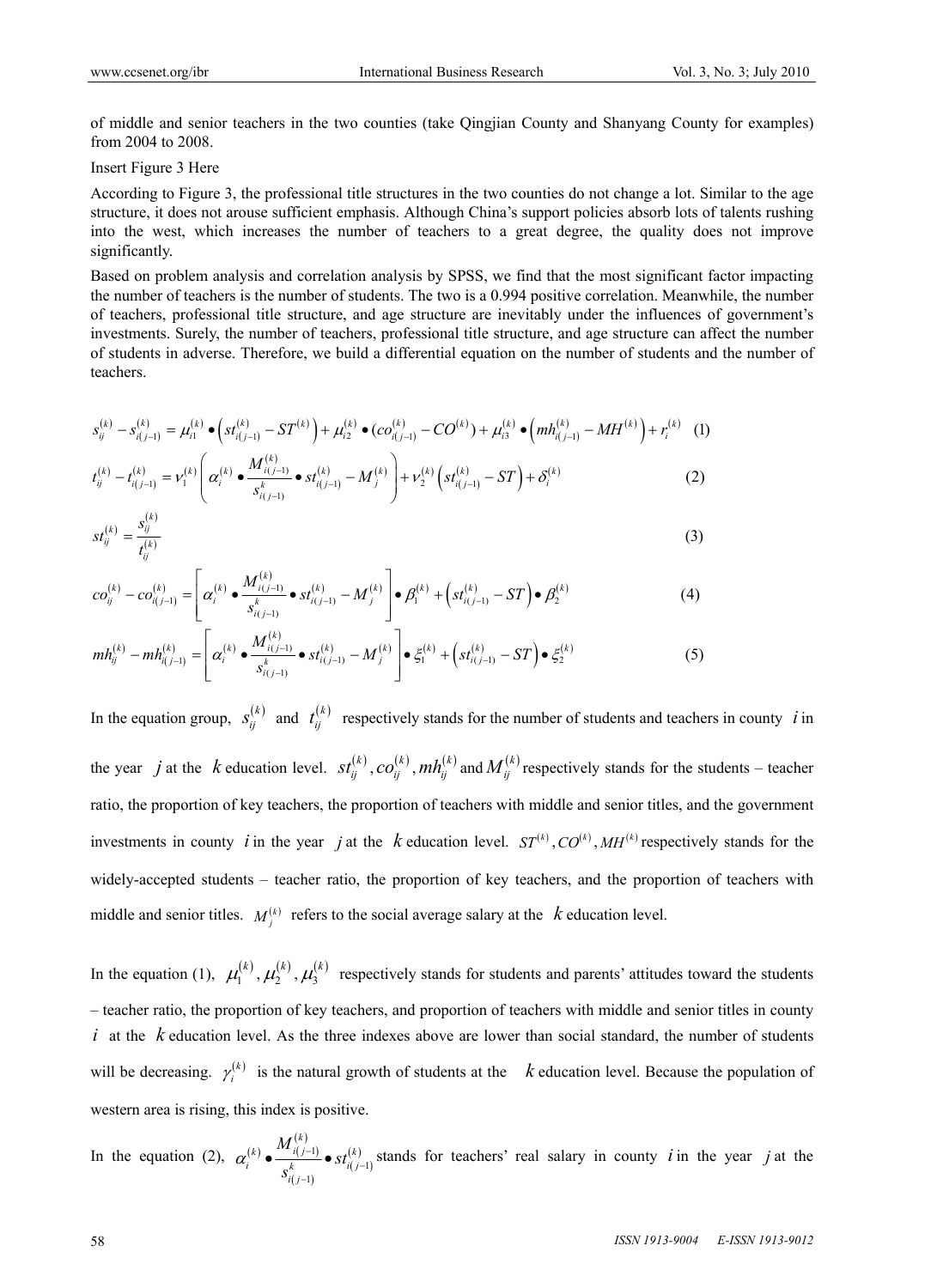*k* education level.  $\alpha_i^{(k)} \bullet \frac{M_{i(j-1)}^{(k)}}{I}$  $_{(j-1)}$  $(j-1)$ 1)  $\epsilon^{(k)}$   $M^{(k)}$ 1 1 *k*  $k = \int_0^{\infty} i (j-1) \cos(k)$  *if*  $k$  $i \rightarrow k$   $J_i(j)$ *i j M*  $st^{(k)}_{i(i-1)} - M$ *s*  $\alpha_i^{(k)} \bullet \frac{M_i(j-1)}{k} \bullet st_{i(j-1)}^{(k)}$ −  $\bullet$   $\frac{f^{(k)}(j-1)}{k}$   $\bullet$   $st^{(k)}_{i(i-1)} - M^{(k)}$  stands for the distance between teachers' real salary and ideal

salary.  $st^{(k)}_{i(j-1)}$ 1  $st^{(k)}_{i(j-1)}$  − *ST* means the distance of teachers' real burden (how many students are directed by one teacher) and the ideal burden.  $v_1^{(k)}$  $v_1^{(k)}$  and  $v_2^{(k)}$  $v_2^{(k)}$  reflect teachers' attitudes toward salary and burden.  $\delta_i^{(k)}$  is the increasing number of teachers caused by counties' favorable policies for professional promotion.

In equation (4) and (5),  $\beta_1^{(k)}$  and  $\beta_2^{(k)}$  respectively stands for the effects of salary and burden on teachers' age structure.  $\xi_1^{(k)}$  and  $\xi_2^{(k)}$  respectively stands for the effects of salary and burden on teachers' professional title structure.

According to materials (Education Department of Shaanxi Provincial Government, 2007), we find the official regulation that the proportion of teachers with middle and senior professional titles should not be smaller than 60% in senior high school, junior high school, and primary school. Considering conditions in other western areas and in the east, we define  $MH^{(1)}$ ,  $MH^{(2)}$  and  $MH^{(3)}$  as 0.6, 0.75, 0.8.

We can not get teachers' average salary by all means. Based on rough materials (Lin Yao, 2008), we suppose that teachers' average salary is equal to social average. Then, we can establish  $M^{(k)}$ .

Different counties have various economies, policies, geological, and human environment, parameters  $\mu$ ,  $\nu$ ,  $\delta$ ,  $\gamma$ ,  $\beta$  and  $\xi$  in above equations are different (for example, in poor areas, students and parents emphasize few on education quality, because parents are incapable of supporting children to study in better environment). Therefore, we make a cluster analysis on the construction of teaching staff in six counties by SPSS. The results are as follow.

#### Insert Figure 4 Here

From Figure 4, Changwu County, Ningqiang County, Shanyang County, and Shenmu County belong to the first cluster. Qingjian County and Wugong County belong to the second cluster. A further investigation finds that Qingjian County and Wugong County have the worst economy, what indicates that the economic condition in one area has the most significant impact on education. Suppose all parameters in six counties are respectively equal. Use MATLAB to get the solution. The prediction is as follow.

#### Insert Figure 5 Here

According to Figure 5, in future five years, if we do not adopt effective measures to strengthen the quality construction of teaching staff, the quality of teaching staff will fluctuate or decline, which will inevitably cause the outflow of local students, forming a vicious circle.

#### **3. Basic education investment ratio model**

According to former prediction, we know that the quality of teaching staff in western area is rising stably, but the rising rate is slow. It is predicted that people' requirements for highly-qualified basic education and constantly-improved training mechanism for teachers will make the state invest more in western rural basic education (Stephen P. Robbins, 1982). At that time, considering the different conditions in different regions, how to distribute the investment will become a focus. For example, suppose the state invests S ten million RMB in improving the construction of teaching staff, how to distribute the money? Based on former difference equation, following the principle of efficiency and fairness (Authur M. Okun, 1975), we present a distribution program.

The target function:

$$
\min = \sum_{i=1}^{6} \sum_{k=1}^{3} \left( \lambda_1 \bullet \frac{ST^{(k)} - st_{ij}^{(k)}}{ST^{(k)}} + \lambda_2 \bullet \frac{CO^{(k)} - co_{ij}^{(k)}}{CO^{(k)}} + \lambda_3 \bullet \frac{MH^{(k)} - mh_{ij}^{(k)}}{MH^{(k)}} \right) \tag{6}
$$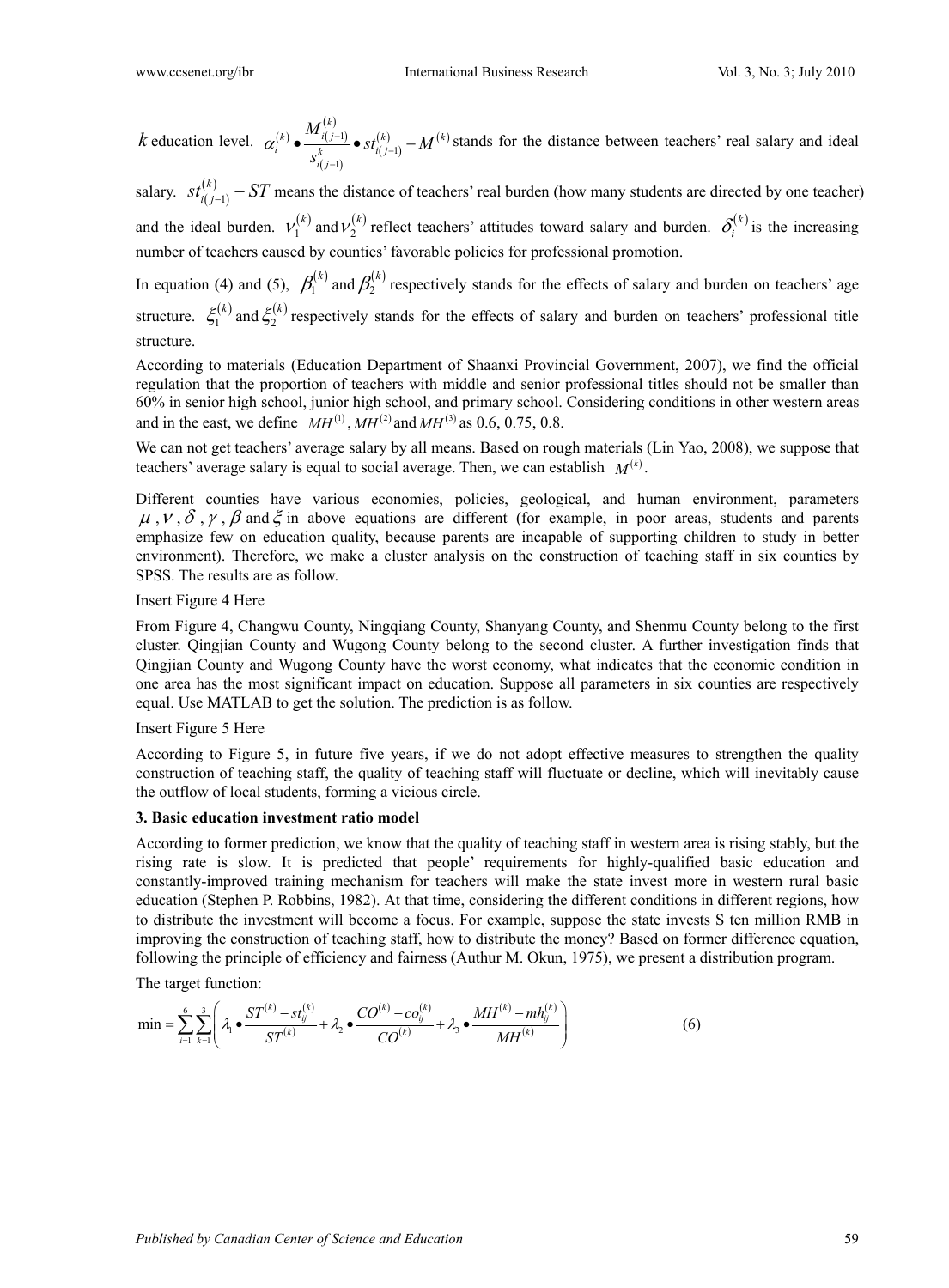. *ST*

$$
s_{ij}^{(k)} = \mu_{i1}^{(k)} \bullet \left(s t_{i(j-1)}^{(k)} - S T^{(k)}\right) + \mu_{i2}^{(k)} \bullet (co_{i(j-1)}^{(k)} - CO^{(k)}) + \mu_{i3}^{(k)} \bullet \left(m h_{i(j-1)}^{(k)} - M H^{(k)}\right) + r_i^{(k)} + s_{i(j-1)}^{(k)} \tag{7}
$$
\n
$$
t_{ij}^{(k)} = v_1^{(k)} \left(\alpha_i^{(k)} \bullet \frac{M_{i(j-1)}^{(k)}}{s_{i(j-1)}^{(k)}} \bullet s t_{i(j-1)}^{(k)} + \frac{N_{ij}^k}{t_{i(j-1)}^{(k)}} - M_j^{(k)}\right) + v_2^{(k)} \left(s t_{i(j-1)}^{(k)} - S T\right) + \delta_i^{(k)} + t_{i(j-1)}^{(k)} \tag{8}
$$

$$
st_{ij}^{(k)} = \frac{s_{ij}^{(k)}}{t_{ij}^{(k)}}
$$
(9)

$$
co_{ij}^{(k)} = \left[\alpha_i^{(k)} \bullet \frac{M_{i(j-1)}^{(k)}}{s_{i(j-1)}^k} \bullet st_{i(j-1)}^{(k)} + \frac{N_{ij}^k}{t_{i(j-1)}^k} - M_j^{(k)}\right] \bullet \beta_1^{(k)} + \left(st_{i(j-1)}^{(k)} - ST\right) \bullet \beta_2^{(k)} + co_{i(j-1)}^{(k)} \tag{10}
$$

$$
mh_{ij}^{(k)} = \left[\alpha_i^{(k)} \bullet \frac{M_{i(j-1)}^{(k)}}{s_{i(j-1)}^k} \bullet st_{i(j-1)}^{(k)} + \frac{N_{ij}^k}{t_{i(j-1)}^k} - M_j^{(k)}\right] \bullet \xi_1^{(k)} + \left(st_{i(j-1)}^{(k)} - ST\right) \bullet \xi_2^{(k)} + mh_{i(j-1)}^{(k)} \tag{11}
$$

$$
\frac{ST^{(k)} - st_{ij}^{(k)}}{ST^{(k)}} \le \alpha \tag{12}
$$

$$
\frac{CO^{(k)} - co^{(k)}_{ij}}{CO^{(k)}} \le \alpha \tag{13}
$$

$$
\frac{MH^{(k)} - mh_{ij}^{(k)}}{MH^{(k)}} \le \alpha \tag{14}
$$

$$
\left(\sum_{i=1}^{6} \sum_{k=1}^{3} \left(N_{ij}^{(k)}\right) \le S\right) \tag{15}
$$

 $(j-1)$ 

*i j*

In these equations, *j* stands for the distribution program at the year *j* . Because constraint conditions concern data in  $j-1$  years, we can get the solution of the target function year by year.

In the above target function:  $\frac{ST^{(k)} - st_{ij}^{(k)}}{ST^{(k)} - st_{ij}^{(k)}}$  $(k)$  $\left( k \right) - s t_{ij}^{(k)}$ *k*  $ST^{(k)} - st$ *ST*  $\frac{-st_{ij}^{(k)}}{n}$ ,  $\overline{CO^{(k)}-co_{ij}^{(k)}}$  $(k)$  $\left( k \right) - co^{(k)}_{ij}$ *k*  $CO^{(k)}$  – co *CO*  $\frac{-co^{(k)}_{ij}}{m}$ ,  $\frac{MH^{(k)}-mh^{(k)}_{ij}}{m}$  $(k)$  $k)$  —  $mh_{ij}^{(k)}$ *k*  $\mathit{MH}^{\left(k\right)}$  –  $\mathit{mh}$ *MH*  $-\frac{m h_{ij}^{(k)}}{m}$  respectively stands for the distance between students – teacher ratio, proportion of key teachers, proportion of teachers with middle and senior titles and social standards. Multiply with their weights  $\lambda_i$  and get the target function. Suppose  $\lambda_1 = -0.7$ ,  $\lambda_2 = 0.1$  and  $\lambda_3 = 0.2$ . In the constraint conditions, conditions from (7) to (11) are the deformations of difference equation. Here, *k ij k N*  $t_{i(j-1)}^k$ stands for the increasing salary of teachers in county *i* in the

year *j* at the *k* education level due to the S ten million RMB investments. Conditions from (12) to (14) are fairness constraint conditions, ensuring the distance between practical values (concerning six counties' three education levels and three target values) and ideal values is less than  $\alpha$ . Then, it will not focus too much on certain county or education level in distribution. The condition (15) is the constraint condition for total capital.

As for the parameter  $M_i^{(k)}$ , in this equation, namely teachers' social ideal income in the year *j* at the *k* education level, we can predict its value by China's present GDP growth.

#### **References**

Authur M. Okun. (1975). *Equality and Efficiency*. Brooking Institution Press.

Dennis C. Mueller. (2003). *Public Choice III*. Cambridge: Cambridge University Press.

Education Department of Shaanxi Provincial Government. (2004). The Evaluation Standard for the Construction of Shaanxi County Teachers Further Study School (Trial).

Education Department of Shaanxi Provincial Government. (2007). Shaanxi Education Yearbook (2006). Xi'an: Sanqin Publishing House.

He, Lifang. (2006). *A Study on the Leaving of Elementary and Middle School Teachers in Rural Area*. CALIS Full-Text Database for Academic Degree Thesis. July.

Schultz,T.W. (1971). *Investment in Education and of Research*. Free Press.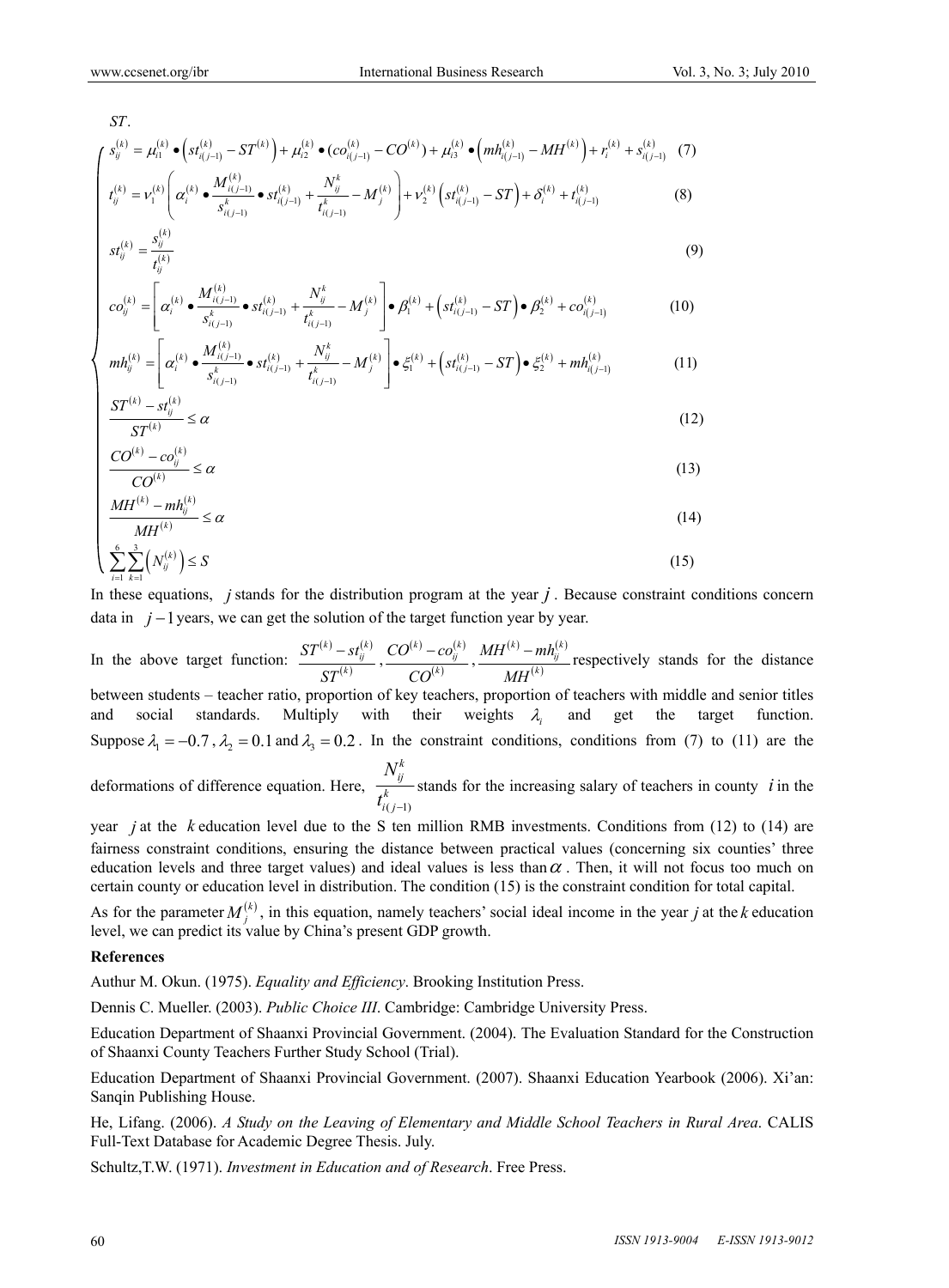Stephen P. Robbins. (1982). *Personnel: The Management of Human Resources (2nd ed)*. Engle Cliffs, NJ: Prentice-Hall.

Yao, Lin. (2008). *On Strategies for the Balanced Development of Compulsory Education Faculty*. CALIS Full-Text Database for Academic Degree Thesis. May.



Figure 1. The Changing Trend of Students – Teacher Ratio in Primary Schools and Junior High Schools in Six Counties Year by Year



Figure 2. The Yearly Changes of Proportions of Key Teachers in Qingjian County and Shanyang County



Figure 3. The Yearly Changes of Proportions of Middle and Senior Teachers in Qingjian County and Shanyang County